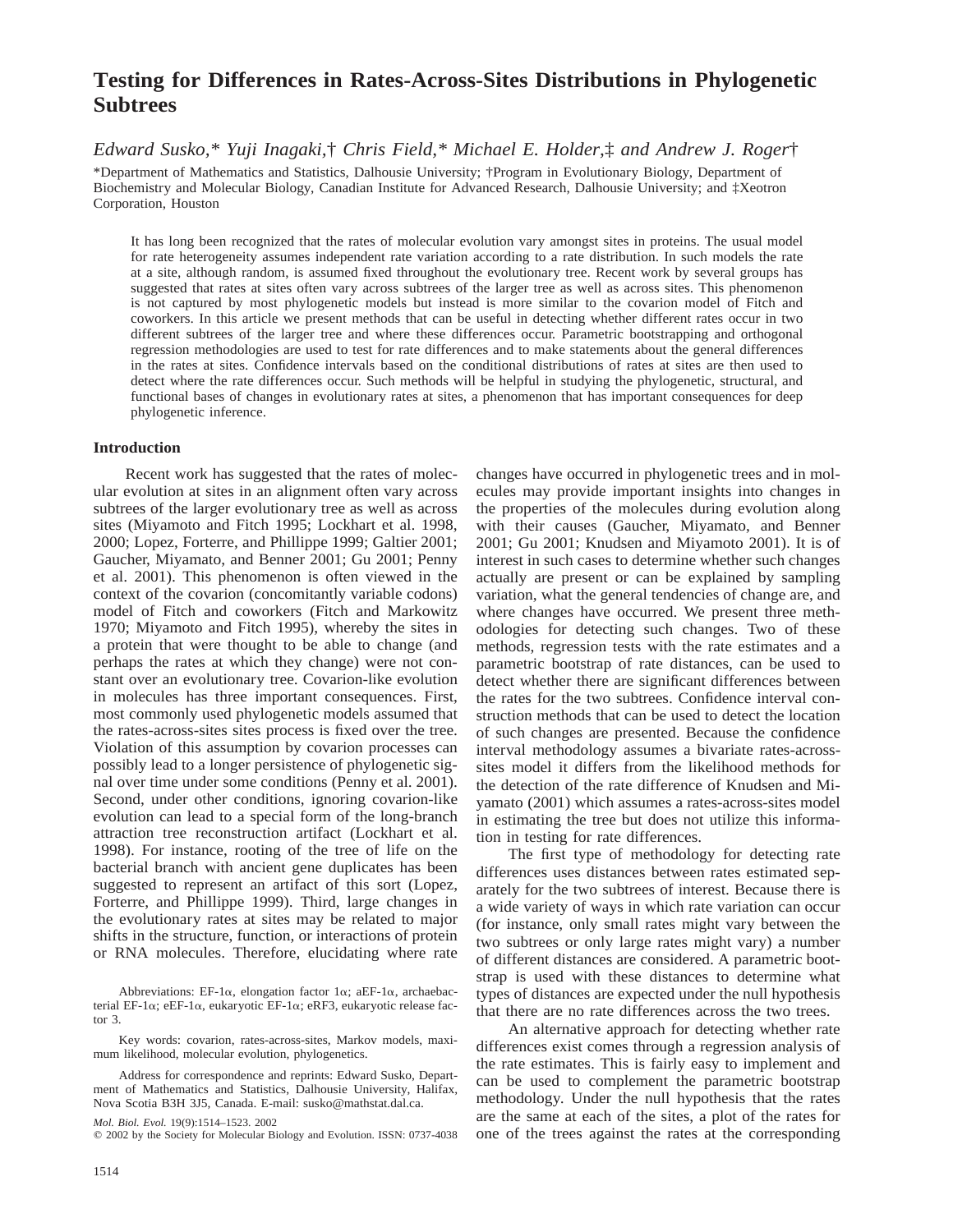site for the other tree should look like scatter around the  $x = y$  line. We use orthogonal regression methodology with the rate estimates for the two trees to test whether the mean relationship between the rates satisfies this hypothesis. The estimated coefficients from the regression methods allow for statements about the general differences in the rates.

Given that rate differences exist between subtrees, it is of interest to determine at which sites in the sequences these changes occur. Confidence intervals for the rates at a site in the two subtrees based on the conditional distribution of the rates, given the data at the site, provide one way of detecting where changes that take random variation into account occur. Although confidence intervals for the rate at a site for a tree are of interest themselves, in the present context they are useful to construct confidence intervals for the differences in rates. Sites with confidence intervals for differences that do not contain 0 are likely to correspond to rate differences in the two subtrees.

Confidence intervals can be estimated separately for subtrees or based on a bivariate distribution for the rates in the separate subtrees. The bivariate model considered here is similar to Gu's (2001) model of functional divergence. Under the Gu (2001) model, the bivariate distribution of the rates in subtrees is a mixture of a distribution in which the rates are assigned independently to the two subtrees and a distribution in which the same rates are assigned to both subtrees. Here, in contrast, the bivariate distribution for rates is not restricted to any particular form. In addition, the methodology presented here provides confidence intervals for the differences in the rates at sites.

#### **Models for Rate Variation**

The usual model for rate variation treats rates at different sites as random variables that are independently distributed from a common rate distribution (cf. Yang, 1994; Felsenstein and Churchill 1996). The substitution model at a site is a continuous time Markov chain model with rate matrix *Q.* In our applications we use the empirically derived rate matrix of Dayhoff (Dayhoff, Schwartz, and Orcutt 1979) as implemented in PHYLIP 3.5c (Felsenstein 1993). For a site with rate *r,* along a branch of length *t,* the probability of substituting amino acid *i* with *j* is calculated as

$$
M_{ij}(t) = \exp(Qrt).
$$

For a given tree *T*, the probability of  $f(x|r;T)$  can then be calculated by combining these probabilities according to the postorder tree traversal algorithm of Felsenstein (1981). Under this model, one can show that the expected number of substitutions along a branch of length *t* for a site with rate *r* is *rt;* thus a site with a rate of 4 is expected to have experienced four times as many substitutions as a site with a rate of 1. The total expected number of substitutions throughout a tree at a site with rate *r* is then *r* times the sum of the branch lengths for that tree. The marginal probability of data *x* for a rate

distribution that assigns probabilities  $\zeta_1, \ldots, \zeta_k$  to rates  $r_1, \ldots, r_k$  is then

$$
f(x; T) = \sum_{j=1}^{k} \zeta_{j} f(x | r_{j}; T).
$$

To ensure that the branch lengths can be interpreted as the average number of substitutions per site, the expected rate coming from the rate distribution is constrained to be 1. In the independence model, the likelihood for a tree is the product of the  $f(x;T)$  over all sites. The maximum likelihood methodology chooses the tree that gives the largest likelihood as an estimate of the evolutionary tree.

Given the estimated tree for a set of data, rate estimates are based on the conditional distribution of rates, given the data at a site. This distribution can be obtained through Bayes' formula:

$$
p(r_j|x; T) = \frac{f(x|r_j; T)\zeta_j}{\left(\sum_j f(x|r_j; T)\zeta_j\right)}.
$$

The most common rate estimate is the conditional mode: the rate giving the largest conditional probability  $P(r_j|x;$ *T*). Alternative estimates can be constructed from the conditional distribution, however. For instance, the conditional mean

$$
\sum_{j} r_{j} p(r_{j} | x; T) \tag{1}
$$

is another reasonable estimate of the rate for a site with data *x.*

In cases where differences in rates in subtrees are of interest, separate rate estimates can be obtained by treating the data in the subtrees separately:

- 1. Use the data for subtree 1 to obtain a tree estimate  $T<sub>1</sub>$  for the taxa in that subtree, and similarly obtain a tree estimate  $T_2$  for the taxa in subtree 2.
- 2. Use the separate conditional distributions  $P(r_j|x;T_1)$ ,  $P(r_j|x;T_2)$  and the separate data at the sites to obtain rate estimates  $r_{i1}$  and  $r_{i2}$  at site *i*.

## **Parametric Bootstrap Methodology for Detecting Rate Differences**

The first method that we present for detecting whether rate differences exist between two subtrees compares the distance between rates estimated separately for the two subtrees with a parametric bootstrap distribution of the distances under the null hypothesis of no rate change. To obtain an overall measure of the change in rates in subtrees we developed three global distance measures, whereby real data could be compared with Monte-Carlo simulated data under the null hypothesis of no rate change.

The first rate-distance measure is simply the absolute value of the conditional mode rate for position *i* in the alignment from the first subtree subtracted from the conditional mode rate for the corresponding position in the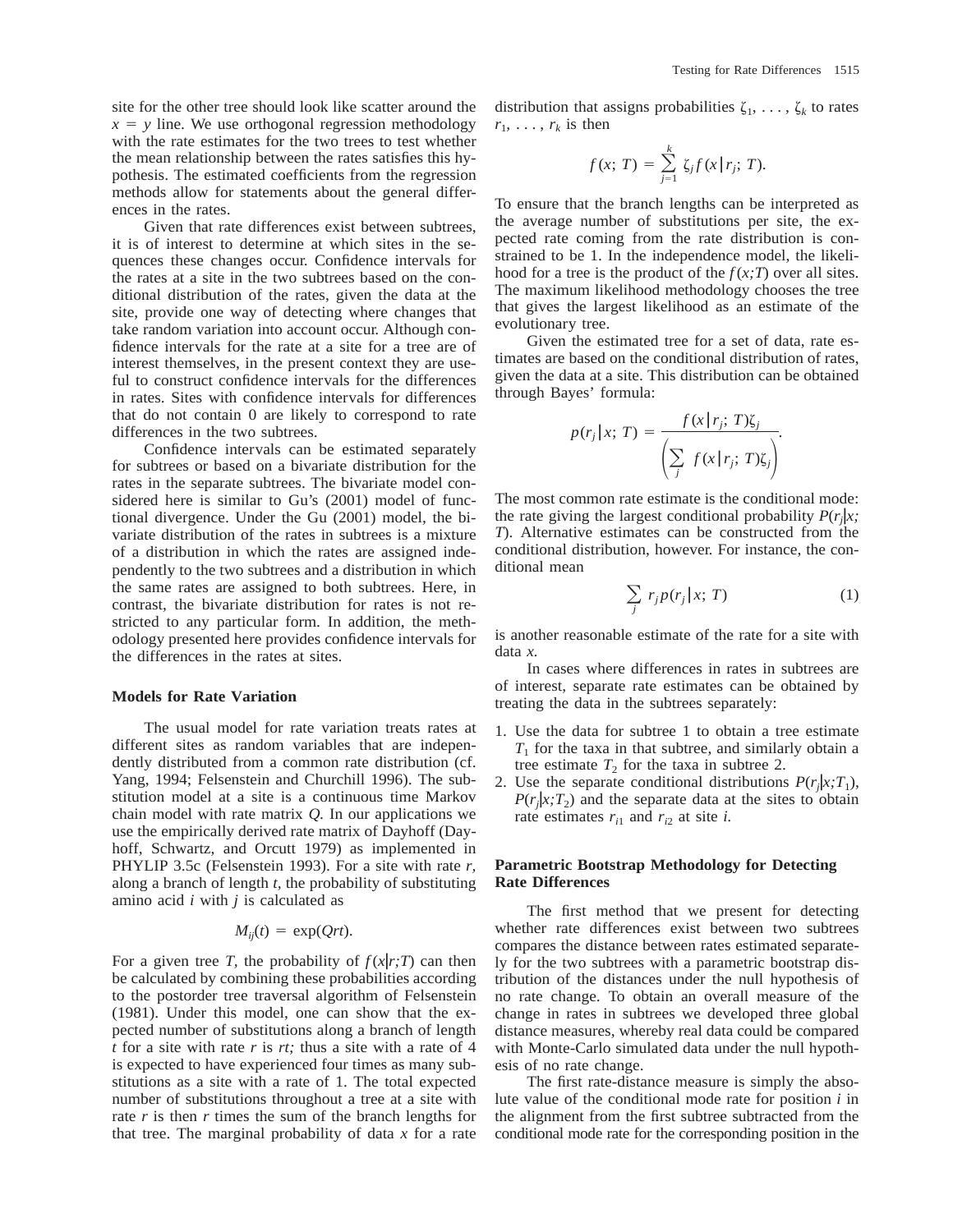second subtree. The sum of these distances, summed over all sites, yields the global arsum distance measure

$$
\text{arsum} = \sum_{i} |r_{i1} - r_{i2}|. \tag{2}
$$

However, because of the uneven separation between rates implied by the standard form of the discrete gamma model (especially for  $\alpha$  < 1 where the distribution has a large, but low mass, tail), the arsum measure will be most strongly influenced by changes between the largest rate category in one subtree and all other rate categories in the other subtree. To deal with this problem we used a second rate-distance measure based on the absolute value of the logarithm of site-by-site rate ratios summed over all sites:

$$
\text{alrsum} = \sum_{i} |\log(r_{i1}/r_{i2})|.
$$
 (3)

This measure intrinsically upweights large rate ratios which occur when the rate changes from the lowest rate category to the other rate categories (especially the highest) and thus emphasizes changes from the lowest rate category to all others. To achieve a slightly more balanced measure between these two extremes, a third global distance measure that scales the difference between two rates to their overall magnitude was calculated:

$$
\text{abssum} = \sum_{i} |r_{i1} - r_{i2}|/(r_{i1} + r_{i2}). \tag{4}
$$

In addition to these three distance measures, the same measures were calculated without the absolute values (designated rsum, lrsum, and brsum, respectively). In principle, changes in rates at sites can be equally distributed across both subtrees (a homogeneous shift) or unequally distributed (nonhomogeneous shift). In the latter case, the rates could be systematically higher in one subtree versus the second subtree. The nonabsolute value measure described here can distinguish between these alternatives. If no systematic shift in rates has occurred, then the summed differences are expected to cancel out and fall within the simulated null distribution of the same measure. By contrast, a systematic shift will yield an imbalance of positive or negative distances that, through summation, will be evident as a large positive or negative value falling outside of the simulated null distribution.

The parametric bootstrapping tests were carried out as follows. For each pair of subtrees, the full data set alignment of the two subdata sets together is initially considered. From this alignment, the  $\alpha$  parameter,  $\alpha_{\text{total}}$ , is estimated by maximum likelihood on a neighbor-joining topology using TREE-PUZZLE version 4.02 (Strimmer and von Haeseler 1996), and maximum likelihood distances for all pairs of taxa are estimated using the PAM  $+ \Gamma$  model (the PAM 001 model was used and the gamma distribution is approximated by an eight-category discrete rate distribution, where the eight categories have equal probability and the rate for each category is set to its mean). From this distance matrix, an optimal topology is estimated using the Fitch-Margoliash weighted least-squares method with 10 random ad-

ditions with global rearrangements implemented in the PHYLIP 3.5c (Felsenstein 1993) program FITCH. Maximum likelihood branch lengths for topology are estimated with TREE-PUZZLE with the PAM  $+ \Gamma$  model using  $\alpha_{total}$ . From this topology, *N* data sets of equal size are simulated with the PAM  $+ \Gamma$  model using the program PSeq-Gen (Rambaut and Grassly 1997). Each of the full data set alignments (observed or simulated) is then split into the two smaller data sets corresponding to the separate subtrees (data set–1 and data set–2) for separate analysis. For each of the smaller data sets, a maximum likelihood distance matrix is estimated with the PAM +  $\Gamma$  model using  $\alpha_{\text{total}}$ . A topology is estimated from this matrix using the neighbor-joining algorithm (implemented in the PHYLIP program NEIGHBOR), and this is used as a user-defined tree for a second round of TREE-PUZZLE analysis. This analysis uses the PAM  $+ \Gamma$  model, using  $\alpha_{\text{total}}$  to estimate maximum likelihood branchlengths for the NJ topology and the conditional mode rates for the data set. The conditional mode rates for each site are then compared between data set–1 and data set–2, using the global distance measures described earlier. A shell-script program, COVAR, was written to automate these comparisons.

## **Testing for Rate Differences Using Regression Methods**

The regression methods presented in this section provide a straightforward way of testing whether rate changes have occurred at all in the two subtrees of interest.

Let  $r_{i1}$ ,  $r_{i2}$  denote the rate estimates at site *i* for the two trees, and let  $\mu_{i1}$ ,  $\mu_{i2}$  denote the true unobserved rates at the site. We can then define errors in estimation through

$$
r_{i1} = \mu_{i1} + \epsilon_{i1} \qquad r_{i2} = \mu_{i2} + \epsilon_{i2}.
$$

If the rate estimates are reasonable estimates of the rates at sites, we expect that the mass of the distribution of the  $\epsilon_{ij}$ s will be near 0. Without additional information that indicates otherwise, we assume that the error in estimation of rates will on average be similar for both of the trees so that the  $\epsilon_{ij}$ s are independent 0 mean random variables having a common distribution.

Under the null hypothesis of interest  $H_0$ :  $\mu_{i1} = \mu_{i2}$ for all *i.* If this null hypothesis is true, then

$$
r_{i2} = \mu_{i1} + \epsilon_{i1} = \mu_{i2} + \epsilon_{i2} = r_{i1} - \epsilon_{i1} + \epsilon_{i2}.
$$

Let  $\epsilon_i = \epsilon_{i2} - \epsilon_{i1}$ . Then

$$
r_{i2}=r_{i1}+\epsilon_i.
$$

Thus, if we fit the regression model

$$
r_{i2} = \beta_0 + \beta_1 r_{i1} + \epsilon_i. \tag{5}
$$

The estimates of the slope and intercept in the model should be close to 1 and 0.

In most regression models of the form (5), least squares estimates of  $(\beta_0, \beta_1)$  are used. These are not, however, appropriate in the current setting. This is because both of the variables in the regression equation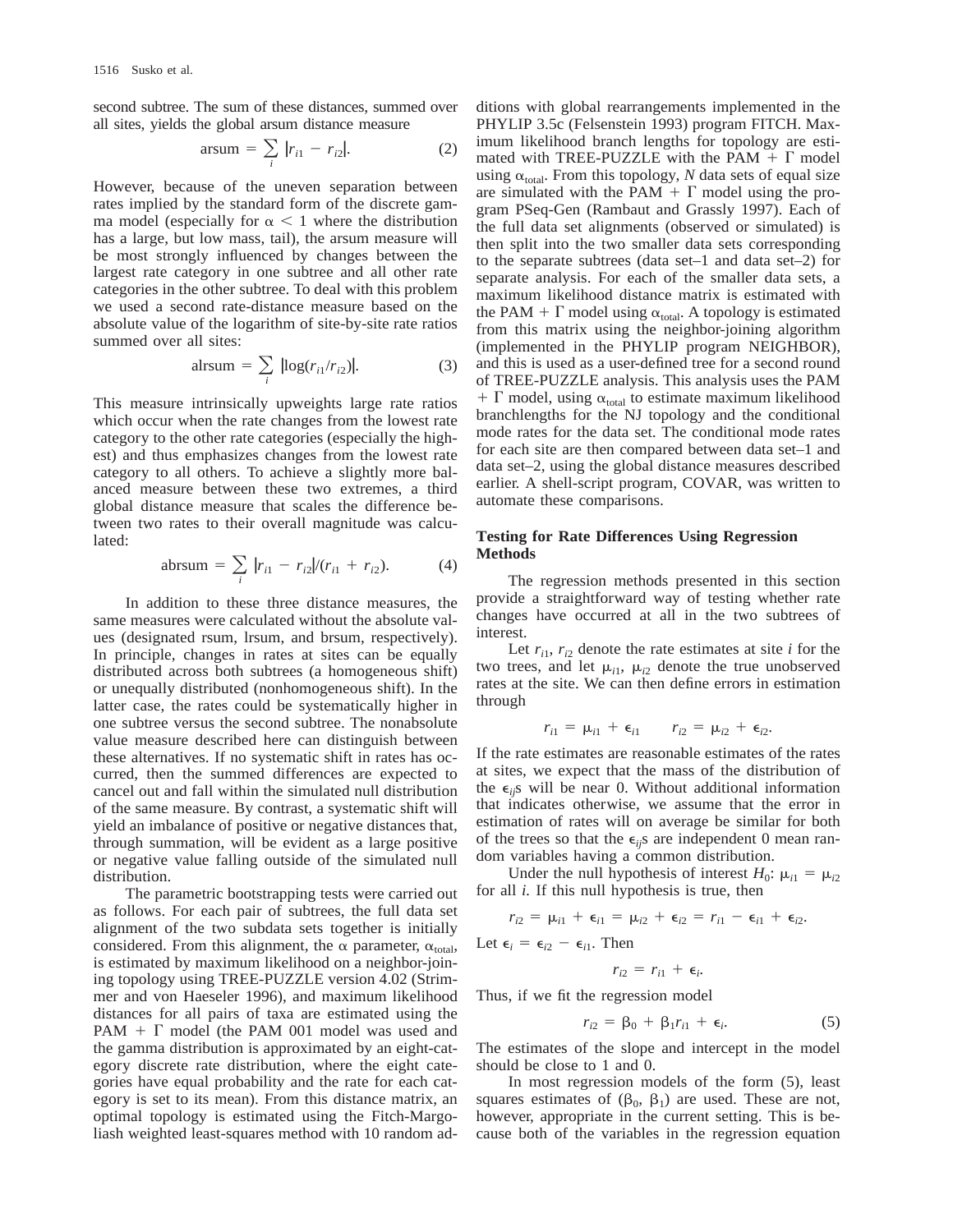

FIG. 1.—The points used for orthogonal and least squares regression.

are subject to error. As a consequence, least squares estimates of the slope are biased in the direction of 0. Because of the common error process for the two trees (the errors  $\epsilon_{i1}$  and  $\epsilon_{i2}$  are assumed to have the same error distribution), an adjustment is available through orthogonal regression (cf. §12.3 Casella and Berger 1990, pp. 583–594).

Orthogonal regression is best explained by contrast with least squares regression. In both forms of regression, parameters are chosen to make the sum of the distances between the observed rates  $(r_{i1}, r_{i2})$  and points on the regression line as small as possible. The regression methods differ in the way they measure the distance from the observed  $(r_{i1}, r_{i2})$  to the line. As illustrated in figure 1, least squares estimation uses the vertical distance, whereas orthogonal regression uses perpendicular distance.

Standard calculations give the orthogonal regression estimates of the slope and intercept of the regression line as

$$
\hat{\beta} = \frac{-(S_{11} - S_{22}) + \sqrt{(S_{11} - S_{22})^2 + 4S_{12}^2}}{2S_{12}} \quad \text{and} \quad (6)
$$

$$
\hat{\beta}_0 = \bar{y} - \hat{\beta}_1 \bar{x}.\tag{7}
$$

Here  $S_{11} = \sum_i (r_{i1} - \bar{r}_1)^2$ ,  $S_{22} = \sum_i (r_{i2} - \bar{r}_2)^2$ , and  $S_{12}$  $= \sum_i (r_{i1} - \bar{r}_1)(r_{i2} - \bar{r}_2).$ 

If the distribution of the error terms  $\epsilon_{i1}$  and  $\epsilon_{i2}$  is normal, orthogonal regression turns out to be equivalent to maximum likelihood estimation of the regression parameters. Even if this is not the case, it provides a reasonable methodology for estimating the parameters in the model. A standard error for the estimate  $\hat{\beta}_1$  is available as

SE(
$$
\hat{\beta}_1
$$
) =  $\sqrt{\frac{(1 + \hat{\beta}_1^2)^2 (S_{11} S_{22} - S_{12}^2)}{(S_{11} - S_{22})^2 + 4S_{12}^2}}$ . (8)

The hypothesis that  $(\beta_0, \beta_1) = (0,1)$  in (eq. 5) is

equivalent to the hypothesis that  $\beta_1 = 1$  and that the mean rates, averaged over all sites, for the two subtrees is the same. A paired *t*-test can be used to test the hypothesis that the mean rates are equal. A test of the hypothesis that  $\beta_1 = 1$  can be constructed from the orthogonal regression estimate and standard error for  $\hat{\beta}_1$ . An approximate *P* value for the test is

$$
1 - \Phi(|\hat{\beta}_1|/\text{se}(\hat{\beta}_1))
$$

where  $\Phi(z)$  is the standard normal cumulative distribution function.

## **Confidence Bounds for Rates**

The regression and parametric bootstrap methodologies allow one to draw inferences about whether a rate difference between two subtrees is present. In the event that a rate difference is detected through the methodology, a follow-up analysis of the location of the rate differences is required. In this section we present methods that can be used to construct confidence intervals for rates at individual sites in a given subtree.

Confidence bounds for the rate at a site for a given subtree is most naturally based on the conditional distribution for rates at a site:

$$
p(r_j|x; T) = \frac{f(x|r_j; T)\zeta_j}{\left(\sum_j f(x|r_j; T)\zeta_j\right)}
$$

A  $(1 - \alpha) \times 100\%$  confidence limits for the rate at site with data *x* is given by  $[l(x), u(x)]$ , where  $l(x)$  and  $u(x)$ satisfy

$$
P(\text{rate} < l(x)) \sum_{r_j < l(x)} p(r_j | x; T) \le \alpha/2 \quad \text{and} \quad (9)
$$

$$
P(\text{rate} > u(x)) \sum_{r_j > u(x)}^{\infty} p(r_j | x; T) \le \alpha/2. \tag{10}
$$

The conditional probability that the true rate is contained within the interval  $[l(x), u(x)]$  is at least  $(1 - \alpha)$  for any  $l(x)$  and  $u(x)$  satisfying equations (9) and (10). To make the widths of the confidence intervals as small as possible,  $l(x)$  should be chosen as the largest number satisfying equation (9) and  $u(x)$  should be chosen as the smallest value satisfying equation (10). The confidence interval  $[l(x), u(x)]$  must be considered an approximate confidence interval because its stated confidence properties hold when the rate distribution, branch lengths, and all other parameters involved in the calculation of  $P(r_j|x; T)$  are known. In practice, estimates of these quantities are used.

The confidence bounds for the rates at individual sites in individual subtrees are of interest in their own right but also provide a means for detecting the locations of rate differences. If, for a given site, the confidence bounds for rates in two subtrees do not overlap, a rate difference is suggested. More generally, the confidence intervals for the rates at sites can be used to construct confidence intervals for the rate difference between the two sites. For a given site, suppose that the  $(1 - \alpha/2)$  $\times$  100% confidence bounds for the rates in two subtrees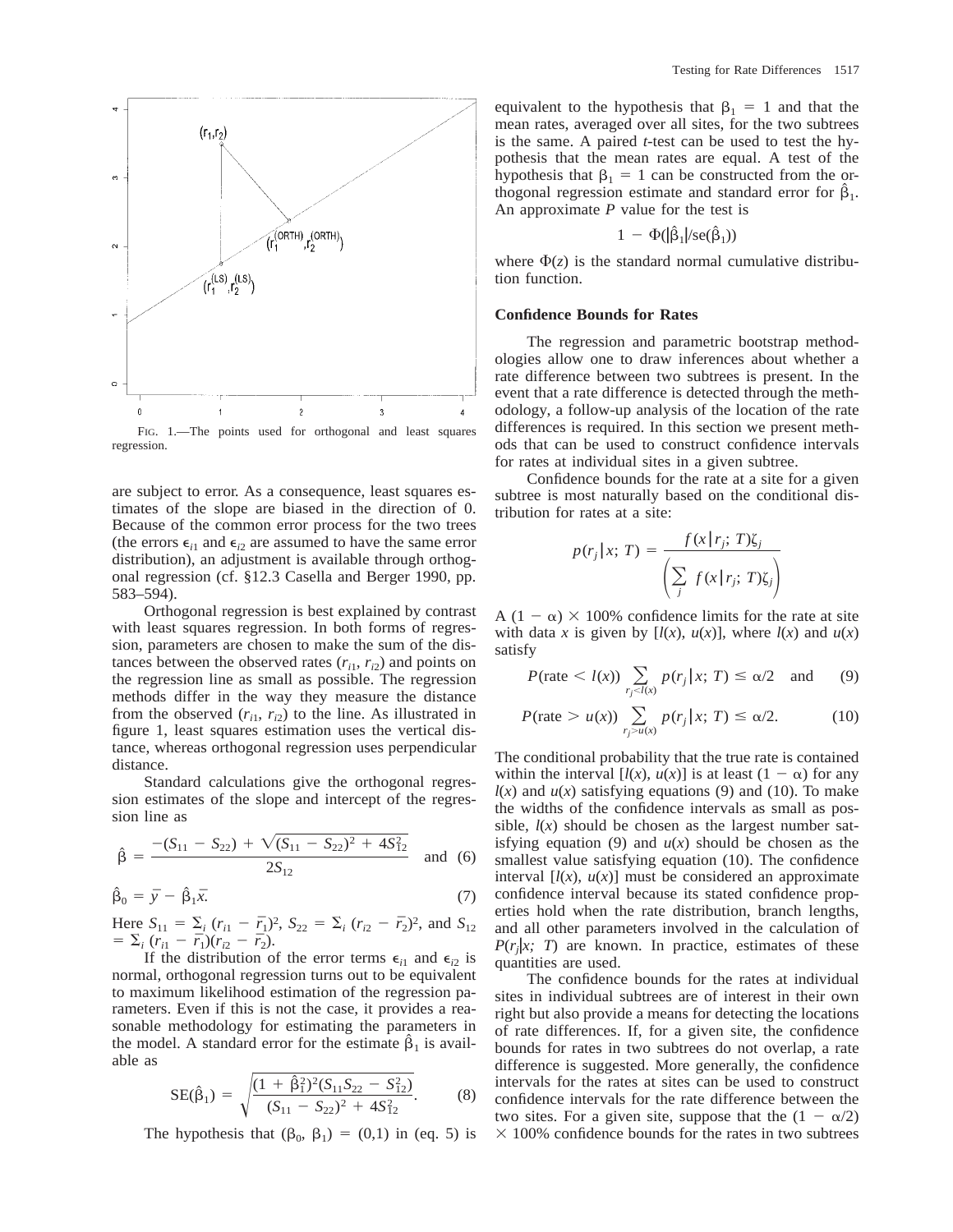are  $[l_1, u_1]$  and  $[l_2, u_2]$ . Then a  $(1 - \alpha) \times 100\%$  confidence interval for the rate difference is the set of all difference  $r_1 - r_2$  with  $r_1$  in  $[l_1, u_1]$  and  $r_2$  in  $[l_2, u_2]$ ; this set is simply  $[l_1 - u_2, u_1 - l_2]$ .

# **Confidence Bounds for Rate Differences**

Using individual confidence intervals to detect rate differences turns out to be a crude approach to the problem in cases where rates at sites for two subtrees appear to be positively correlated. In this case, estimation of a bivariate rate distribution can be used to construct tighter confidence limits for the rate difference at a site.

The usual model for rate variation treats rates at different sites as random variables that are independently distributed from a common rate distribution (cf. Yang 1994; Felsenstein and Churchill 1996). For all practical purposes, rate distributions are discrete; they assign probabilities  $\zeta_1, \ldots, \zeta_k$  to a set of rates  $r_1, \ldots,$  $r_k$ . For a given tree, and a set of rates  $r_1, \ldots, r_k$ , the likelihood for the rate distribution parameters  $\zeta_1, \ldots, \zeta_k$ is obtained by taking the product of the probabilities of data at the individual sites. An estimate of the rate distribution can be obtained by maximizing the likelihood over all  $\zeta_1, \ldots, \zeta_k$  corresponding to rate distributions that have a mean rate of 1 (cf. Susko et al. 2001).

The extension of rate distributions for a given tree to separate subtrees would be a bivariate distribution that assigns probabilities to pairs of rates  $(r_1, r_2)$  at a site for the two subtrees. If  $r_1, \ldots, r_k$  is the set of possible rates for tree  $T_1$  and  $s_1, \ldots, s_k$  is the set of possible rates for tree  $T_2$ , a bivariate distribution would assign some probability  $\zeta_{ij}$  to the pair of rates  $(r_i, s_j)$ . To ensure that the branch lengths can be interpreted as the expected number of substitutions, the rate distribution should be chosen so that the expected rates, separately,

at the two subtrees are 1. Specifically,  

$$
\sum_{i} \zeta_{ij} r_i = 1 \qquad \sum_{j} \zeta_{ij} s_j = 1.
$$

A bivariate rate distribution allows a large range of variation in rate difference behavior. At the one extreme, if  $\zeta_{ii} > 0$  only if  $i = j$ , then the rates for the two subtrees are always the same. Another possibility would be that  $\zeta_{ij} = \tau_i \nu j$ , where  $\tau_1, \ldots, \tau_k$  are the probabilities of the rates  $r_1, \ldots, r_k$  for subtree  $T_1$  and  $v_1, \ldots, v_k$  are the probabilities of the rates  $s_1, \ldots, s_k$  for subtree  $T_2$ . Here rate assignment would be independent in the two subtrees.

When estimating rate distributions or constructing confidence intervals for a rate in a given subtree, it suffices to consider only the data in that subtree. In contrast, calculations of the probability of data at a site in a bivariate model require that the data in both subtrees be considered jointly. For a given site and given rates *r* and *s* for subtrees  $T_1$  and  $T_2$ , let  $f(x,y|r,s;T_1,T_2)$  be the joint probability of the data x in subtree  $T_1$  and data y in subtree  $T_2$ . The probability of data x and y at a site is then obtained as

$$
\sum_{ij} \zeta_{ij} f(x, y | r_i, s_j; T_1, T_2).
$$

The likelihood for the rate distribution parameters  $\zeta_{ij}$  is

obtained by taking the product of the probabilities of data at the individual sites. An estimate of the rate distribution can be obtained by maximizing the likelihood over all  $\zeta_{ij}$  corresponding to bivariate rate distributions that have a mean rate of 1 for each of the subtrees.

Given probabilities  $\zeta_{ij}$  for the pairs of rates  $(r_i, s_j)$ , similarly as in the case of a single subtree, the conditional distribution of the pair  $(r_i, s_j)$  is calculated as

$$
p(r_i, s_j | x, y; T_1, T_2) = \frac{f(x | r_i, s_j; T_1, T_2) \zeta_{ij}}{\left(\sum_{ij} f(x | r_i, s_j; T_1, T_2) \zeta_{ij}\right)}.
$$

The conditional probability of a difference *d* in rates is then calculated by summing over all pairs of rates giving this difference:

$$
p(d | x, y; T_1, T_2) = \sum_{(r_i, s_i) | r_i - s_j = d} p(r_i, s_j | x, y; T_1, T_2).
$$

Given the conditional distribution of the difference, a (1  $- \alpha$ )  $\times$  100% confidence interval can be calculated as for individual rates as  $[l(x), u(x)]$ , where  $l(x)$  and  $u(x)$ satisfy that

$$
\sum_{d < l(x)} p(d \mid x, y; T_1, T_2) \le \alpha/2 \quad \text{and}
$$
\n
$$
\sum_{d > u(x)} p(d \mid x; T) \le \alpha/2
$$

The joint probability of the data  $f(x, y | r, s; T_1, T_2)$  is needed in all of the aforementioned calculations. Calculation of this quantity requires an additional branch length for the branch connecting the two subtrees, branches in the two subtrees where the additional branch will join the two subtrees, and a position along the additional branch where the rate change occurs. To avoid the additional computation implied by these additional parameters we use an independence model approximation in practice, replacing  $f(x,y|r,s; T_1,T_2)$  by the product of the separate probabilities of data in the two subtrees:  $f(x|r;T_1)f(y|s;T_2)$ . If the branch connecting the two subtrees is relatively long, this should provide a good approximation.

## **Results**

As an illustrative example we consider amino acid data for taxa coming from four subtrees, one for the eukaryotic elongation factor  $1\alpha$  (eukaryotic EF-1 $\alpha$ , the  $eEF-1\alpha$  data set), one for archaebacterial  $EF-1\alpha$  (the  $aEF-1\alpha$  data set), one for Hsp70 subfamily B Suppressor 1 (HBS1), and one for the eukaryotic release factor 3 (eRF3). Although eukaryotic and archaebacterial EF-1 $\alpha$ have the same primary biological function of delivering aminoacyl-tRNAs to the A site of the ribosome during translation elongation, they are known to have different auxiliary protein-protein interactions in the two domains of life (Inagaki and Doolittle 2000). HBS1 and eRF3 are eukaryote-specific EF-1 $\alpha$  paralogs that are believed to have arisen from EF-1 $\alpha$  via gene duplications before the divergence of extant eukaryotes (Inagaki and Doolittle 2000). eRF3 is one of several proteins that function in the translation termination process, whereas the function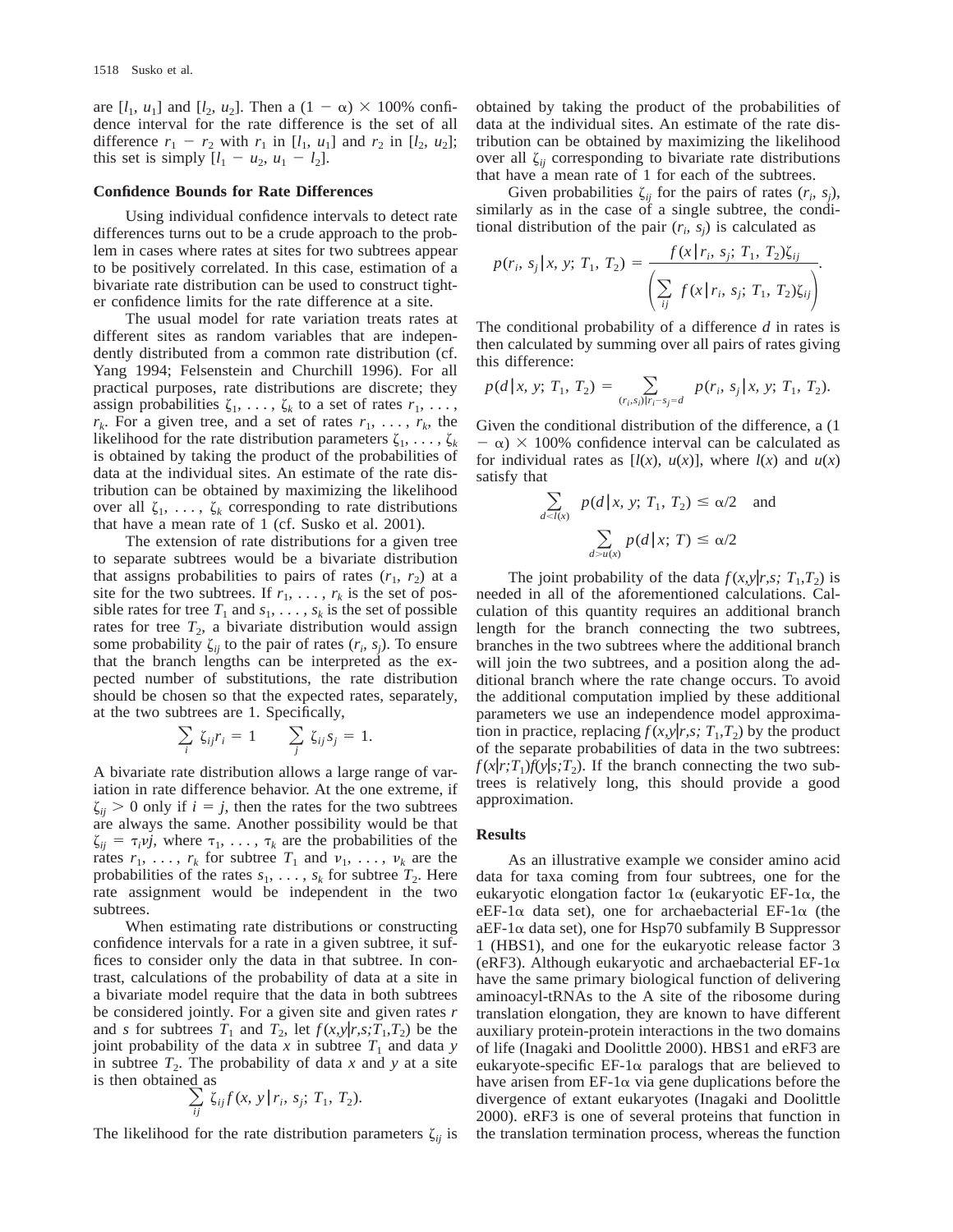

FIG. 2.—*A*, Unrooted tree based on the data set including 13 archaebacterial and 27 eukaryotic EF-1 $\alpha$  (aEF-1 $\alpha$  + eEF-1 $\alpha$  data set). The tree was obtained using (PAM +  $\Gamma$ ) TREE-PUZZLE v.4.0.2 with a maximum likelihood distance matrix employing the PAM amino acid substitution matrix, incorporating among-site rate variation (discrete gamma distribution approximated with eight categories). Subsequently the tree was reconstructed based on the maximum likelihood distance matrix using the Fitch-Margolish method with global rearrangements implemented in PHYLIP v.3.6. Branch lengths for the optimal distance tree were reestimated by the maximum likelihood method with the PAM  $+ \Gamma$  model in TREE-PUZZLE. *B*, Unrooted tree based on the data set including 17 eRF3 and 13 HBS1 (HBS1 + eRF3 data set). The details are as described earlier. The  $\alpha$  parameters, 0.63 and 1.03, were estimated from the aEF-1 $\alpha$  + eEF-1 $\alpha$  and HBS1 + eRF3 data sets, respectively.

of HBS1 is currently unknown but thought to be different from EF-1 $\alpha$  or eRF3 (Inagaki and Doolittle 2000). It is of particular interest to compare the rates at sites for the aEF-1 $\alpha$  and eEF-1 $\alpha$  data sets as well as to compare the HBS1 and eRF3 data sets. The aEF-1 $\alpha$  data set had 13 taxa, the eEF-1 $\alpha$  data set had 28 taxa, the HBS1 data set had 13 taxa, and the eRF3 data set had 17 taxa. New sequences were added manually to the previous alignment (Inagaki and Doolittle 2000). The removal of ambiguously aligned positions left 269 sites shared between all four protein families.

#### **Parametric Bootstrap Methodology**

Maximum likelihood distance-Fitch Margoliash trees were obtained under a discrete gamma model with 16 rate categories for two combined data sets, including the aEF-1 $\alpha$  and eEF-1 $\alpha$  data set (aEF-1 $\alpha$  + eEF-1 $\alpha$  data set), and the HBS1 and eRF3 data sets (HBS1  $+$  eRF3 data set). The estimated trees are given in figure 2. The  $\alpha$  parameters for the gamma models were estimated from the aEF-1 $\alpha$  + eEF-1 $\alpha$  and HBS1 + eRF3 data sets in TREE-PUZZLE as 0.63 and 1.03, respectively. These two  $\alpha$  parameters were used as estimates of  $\alpha_{total}$  for the parametric bootstrap analyses.

The parametric bootstrap analyses detected a significant difference between eukaryotic and archaebacterial EF-1 $\alpha$  data sets. The *P* values for the test statistics arsum, alrsum, and abrsum were estimated from the parametric bootstrap distribution as 0.001, 0.000, and 0.000, respectively (fig. 3*A*–*C*). Curiously, the nonabsolute value rate distances between the two EF-1 $\alpha$  data sets, lrsum and brsum, fell significantly on one side of the bootstrap distribution  $(>99th)$  percentile, data not shown). Their positions indicate that, at least for medium and low rate differences (emphasized by the lrsum and brsum values), sites in archaebacterial EF-1 $\alpha$ evolved at a systematically higher rate than those in the eukaryotic homologs.

By contrast, the distances observed between HBS1 and eRF3 gave *P* values that ranged from being marginally insignificant to marginally significant at the 0.01 level of significance for the three test statistics. The *P* values for the test statistics arsum, alrsum, and abrsum were estimated from the parametric bootstrap distribution as 0.003, 0.01, and 0.018, respectively (fig. 4*A*–*C*). The observed differences from nonabsolute value distance measures were not significantly different from those under the null distribution (data not shown). These results suggest that the tempo and mode of the HBS1 evolution may be slightly different from those of eRF3. However, these two show less overall rate difference than that observed for the aEF-1 $\alpha$  and eEF-1 $\alpha$ comparison.

#### **Regression Methodology Results**

A scatter plot of the log-transform estimated rates for the aEF-1 $\alpha$  and eEF-1 $\alpha$  data sets is given in figure 5*A.* As an initial test of whether rate differences exist between the aEF-1 $\alpha$  and eEF-1 $\alpha$  data sets or the HBS1 and eRF3 data sets, we used the orthogonal regression methodology. The rate estimates used were the conditional mean rate estimates given by equation (1). The usual rate estimates are conditional mode estimates which, with a discrete gamma model, take on only a few values. Regression methods are more appropriate for rate estimates that can take on a large set of values, which is the case for conditional mean estimates. Because many of the rate estimates are small, log transformations were taken to increase the range of data and avoid difficulties with outlying values. The orthogonal regression methodology was then applied to the logtransformed conditional mean rate estimates. The results are given in table 1 and suggest very strongly that there are rate differences between the aEF-1 $\alpha$  and eEF-1 $\alpha$ subtrees but that there is little evidence of rate differences between the HBS1 and eRF3 subtrees.

#### **Confidence Bounds for Rate Differences**

Because the results of the orthogonal regression tests suggest that there are rate differences for the aEF- $1\alpha$  and eEF-1 $\alpha$  subtrees but little evidence of rate differences for the HBS1 and eRF3 subtrees, further analysis was restricted to the aEF-1 $\alpha$  and eEF-1 $\alpha$  subtrees. Confidence intervals were calculated for the rates at each of the sites for each of the subtrees. A total of 13 out of the 269 sites (5%) have 95% confidence intervals that do not overlap (fig. 6).

Use of nonoverlapping confidence intervals to identify sites where significant rate differences exist is valid but can be expected not to detect some of the sites where changes have occurred because of its failure to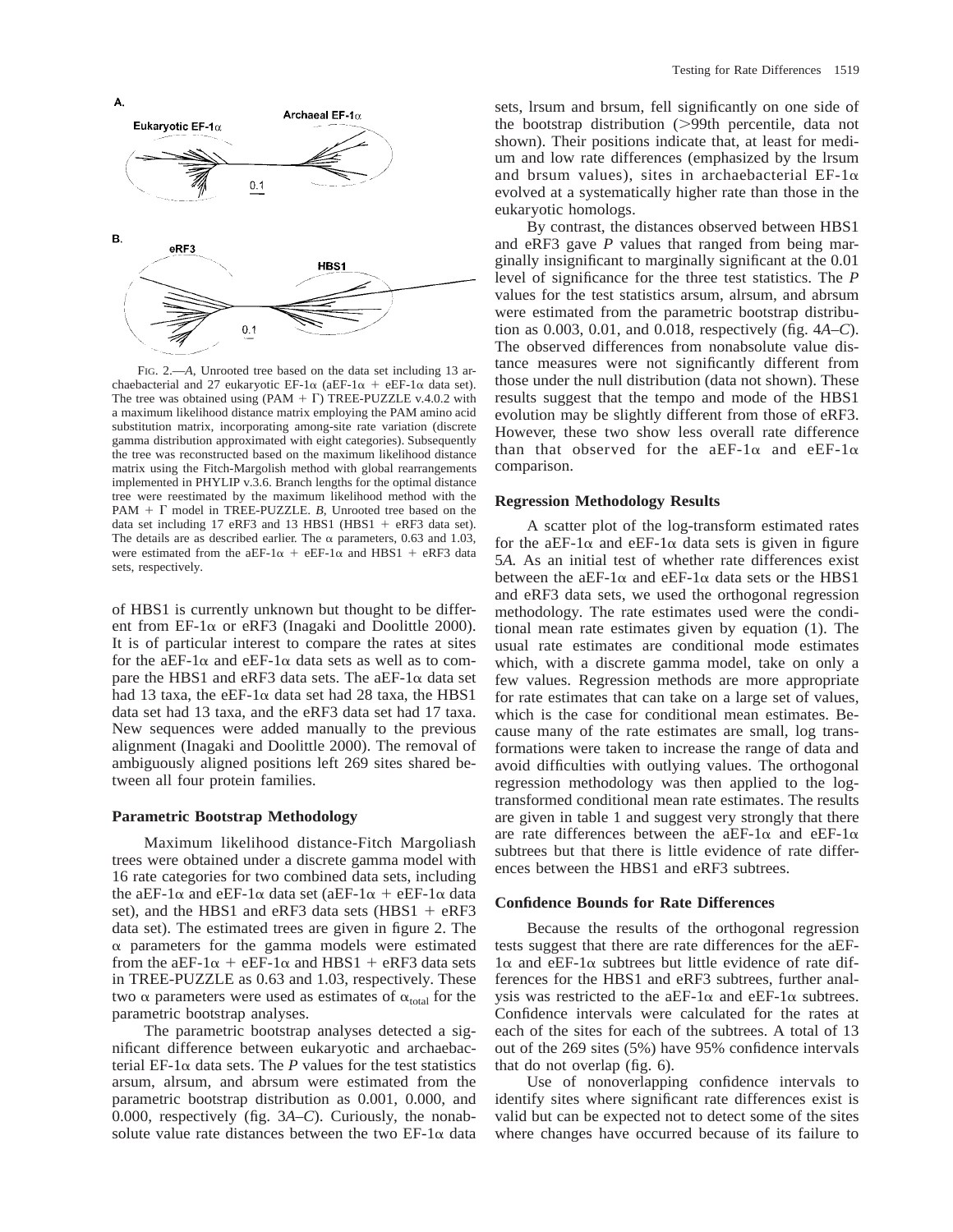

FIG. 3.—Histograms of the bootstrap values of the three test statistics abrsum (*A*), alrsum (*B*), and arsum (*C*) for the comparison of the  $aEF-1\alpha$  and  $eEF-1\alpha$  data sets. The locations of the observed test statistics are indicated with an *X*.

incorporate the clear correlations between rates at sites in the two subtrees evident from the orthogonal regression analysis. Modeling the bivariate distribution of the rates allows one to adjust for the correlation. For the  $aEF-1\alpha$  and eEF-1 $\alpha$  data sets we estimated a bivariate rate distribution, using likelihood methods and then constructed confidence intervals for the rate differences. A total of 60 of the 269 rate differences (22%) have 95% confidence intervals that do not contain 0 (fig. 7). All of the sites that were deemed to have significant differences because the individual confidence intervals were nonoverlapping are still significant, but a large number of additional sites are also significant.

## **Concluding Remarks**

We have presented a number of different methods in this article. The first set of methods, orthogonal regression and parametric bootstrap tests, are useful for detecting whether rate changes have occurred. The orthogonal regression methodology uses the rate estimates alone as a means of determining whether there are significant differences in the means for the subtrees. The parametric bootstrap repeats the process of tree, branch length, and rate estimation under the null hypothesis. Because it incorporates additional sources of variability, it can be expected to be more sensitive in detecting significant rate differences. This is borne out in the comparison of rates between the HBS1 and eRF3 data sets. The orthogonal regression methodology failed to find significant differences where the parametric bootstrap results ranged from marginally significant to marginally insignificant. Both methodologies have value; the parametric bootstrap can be expected to be more sensitive in detecting departures from the null, whereas the orthogonal regression methods requires much less computation in large problems. In general, all of the methods will detect rate differences more easily if there are large numbers of sites and taxa; however, power investigations in simplified settings (data not shown) suggest that larger rate difference might be detected with as few as five taxa per subtree.

Failure to reject the hypothesis of significant differences suggests that further analysis is not necessary and effectively controls the type I error rate. Given the rejection of the orthogonal regression or parametric bootstrap tests, confidence intervals can be constructed for rates to locate sites that are likely to have significant rate differences. Confidence bounds for rate differences, calculated after estimating a bivariate rate distribution for the two subtrees of interest, can be expected to produce tighter bounds for the rate differences. To allow for easier computation, an independence assumption was made about the data in the two subtrees. When the branch connecting the two subtrees is relatively long, one can expect the resulting approximations to be reasonable. We expect that sites with low rates in both sub-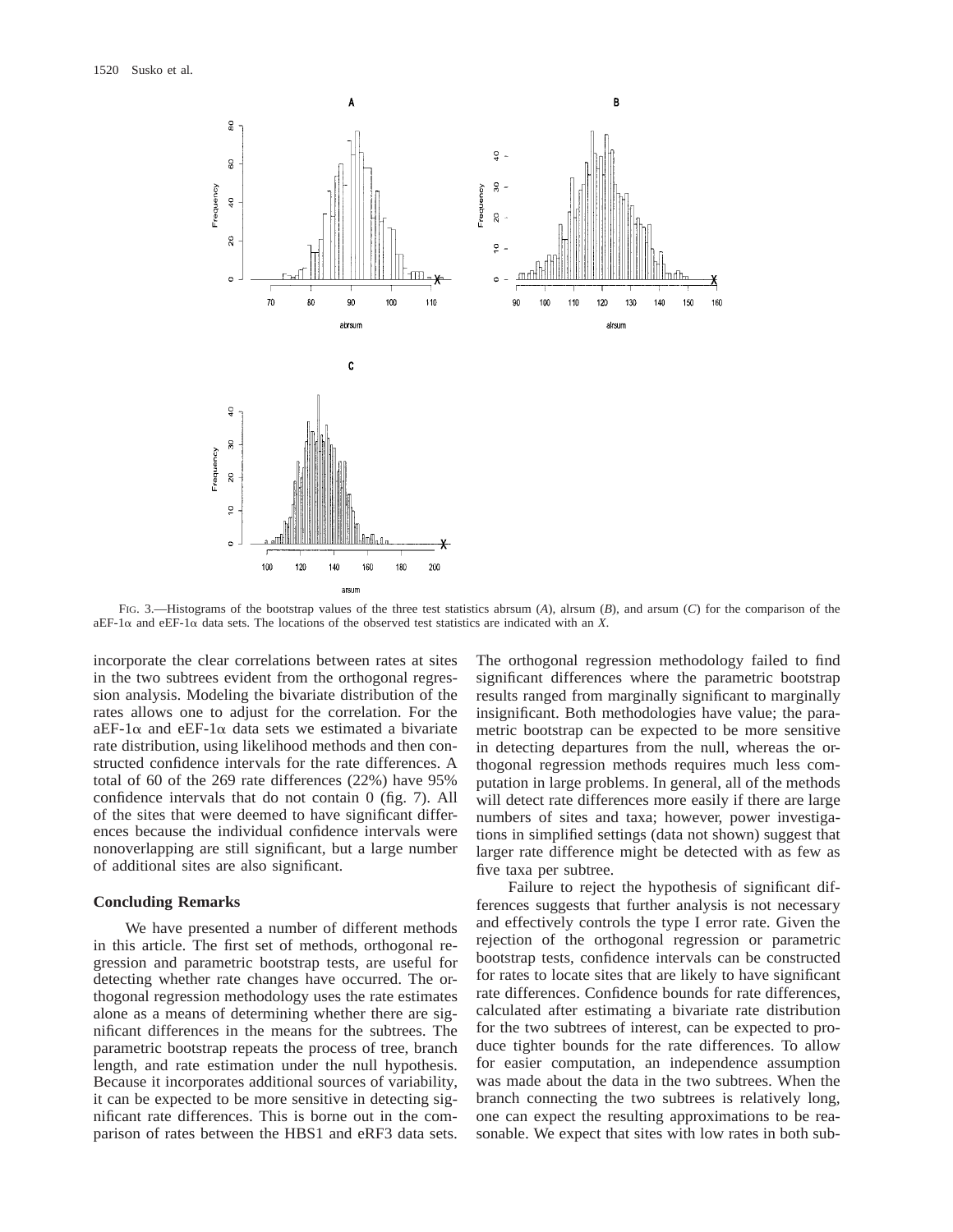

FIG. 4.—Histograms of the bootstrap values of the three test statistics abrsum (*A*), alrsum (*B*), and arsum (*C*) for the comparison of the HBS1 and eRF3 data sets. The locations of the observed test statistics are indicated with an *X*.

trees will be the ones most significantly affected by a loosening of the independence assumption. In this case, the branch length between the two subtrees for the site is effectively shortened because of the low rates so that the data in the two subtrees become more dependent. Determining how or whether this would affect the confidence interval for the rate difference will require further study.

Our methods have been applied to compare rates at sites for data sets with subtrees from the HBS1 and eRF3 data sets. Although significant rate differences were suggested in the comparison of the rates from the  $aEF-1\alpha$  and eEF-1 $\alpha$  data sets, the rate differences in the HBS1 versus eRF3 comparisons were marginally significant and insignificant using the parametric bootstrapping test and regression test, respectively. Further analysis is needed to determine what the effects of failing to adjust for rate differences in subtrees might be for phylogenetic estimation.

The likelihood ratio statistic test of Knudsen and Miyamato (2001) treats the rate difference at a site as a fixed parameter for estimation. It uses only the data at the site and assumes that large sample likelihood theory is applicable. In contrast, the bivariate confidence intervals treat the rate difference as a random variable. The information about the range of likely rate differences contained within the data at a site is obtained by conditioning on the data at a site, but information from other sites is obtained by using the bivariate rate distribution in the calculation of intervals. The bivariate model considered here can be viewed as an extension of the rates-across-sites model where rates are allowed to vary in subtrees of the larger tree. The model is similar to Gu's (2001) model for functional divergence but places less restrictions on the form of the bivariate distribution. The extension is also similar to the covarion models of Tuffley and Steel (1998), Galtier (2001), and Penny et al. (2001), which also allow rate variation between sub-

**Table 1 The Paired** *t***-Test and Orthogonal Regression Results for the Differences in the Rate Estimates for the aEF-1** $\alpha$  **and eEF-1** $\alpha$  **Data Sets as well as the HBS1 and eRF3 Data Sets** 

|                                                  | $aEF-1\alpha$ -e $EF-1\alpha$ Data | HBS1-eRF3 Data |
|--------------------------------------------------|------------------------------------|----------------|
|                                                  | 2.1485                             | 1.079          |
| 95% Confidence interval $\beta_1$                | 1.9874-2.3097                      | 0.9864-1.1717  |
| P value: $\beta_1 = 1$                           | 0.000                              | 0.2402         |
| P value: paired <i>t</i> -test ( $\beta_0 = 0$ ) | 0.000                              | 0.5281         |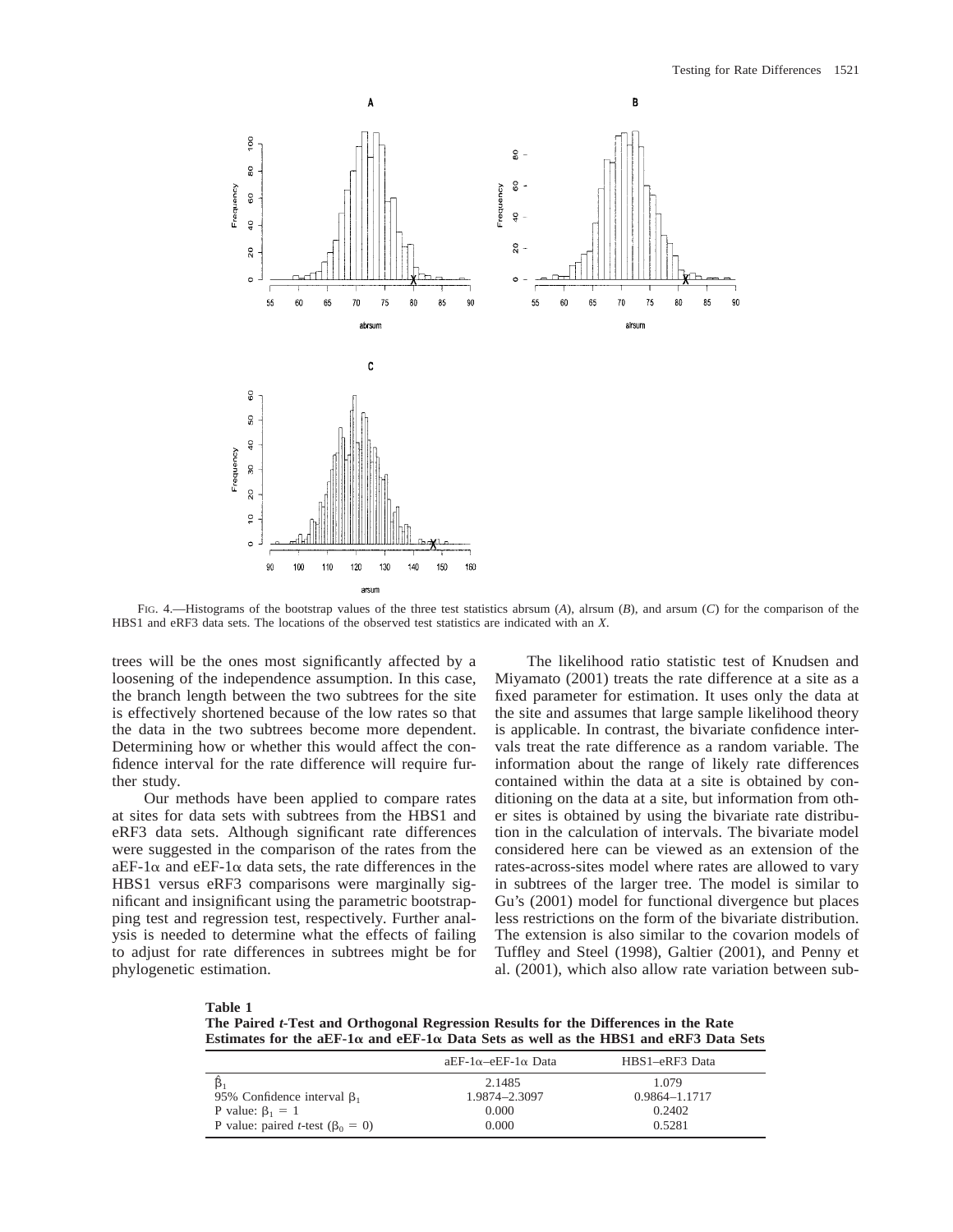

FIG. 5.—Scatter plots of the log-transformed conditional mean rates at sites with the  $x = y$  line indicated.

trees. These covarion models assume a stationary process of rate variation at a site throughout the tree. This differs from the bivariate model considered here in at least two respects. First, the process of rate variation is constant throughout the tree so that the rate distribution or rates-across-sites model for one subtree should be the same as for any other subtree. The bivariate model allows different rate distributions in different subtrees. Second, in the Tuffley and Steel model, rates are allowed to vary within any branch of a subtree. In contrast, the bivariate model assumes a single rate at a site for a given subtree. Nevertheless, the bivariate models considered here can be useful in detecting covarion-type rate variation similar to that of the Tuffley and Steel model. In the Tuffley and Steel model one can think of an average rate at a site for a subtree, where the average is taken over branches of the subtree. Assuming that rates at a site vary randomly throughout a tree, by chance there should be differences in the average rates at a site in  $\frac{a}{b}$ any two subtrees of the larger tree. Because the average rates will differ, with sufficient data, the orthogonal regression or parametric bootstrap tests presented here will reject the null hypothesis of a single rate distribution model.

The bivariate model can be extended to allow rate variation in smaller and smaller subtrees of the tree of interest. In the most general case, we could partition the tree into *m* subtrees,  $T_1, \ldots, T_m$ . In a multivariate model for rate variation at a site, a set of rates  $r_1, \ldots, r_m$  for the subtrees would be drawn from a multivariate distribution that assigns some probability  $\pi(i_1, \ldots, i_m)$  to



FIG. 6.—The nonoverlapping 95% confidence intervals for the rates at sites for the aEF-1 $\alpha$  subtree (solid line) and the eEF-1 $\alpha$  subtree (dashed line).

every possible set  $r_{i1}, \ldots, r_{i_m}$  of *m* rates that could arise for the subtrees.

### **Acknowledgments**

E.S. and C.F. were supported by the Natural Sciences and Engineering Research Council of Canada. A.J.R. thanks the Canadian Institute for Advanced Research Program in Evolutionary Biology for fellowship support. A.J.R. and Y.I. were supported by the NSERC Operating Grant 227085-00 and NSERC Genomics Grant 228263-99. This collaboration is part of a Genome Atlantic/Genome Canada Large-Scale Project.



FIG. 7. - Confidence intervals for rate differences (aEF-1 $\alpha$  and  $eEF-1\alpha$ ) that did not contain 0.